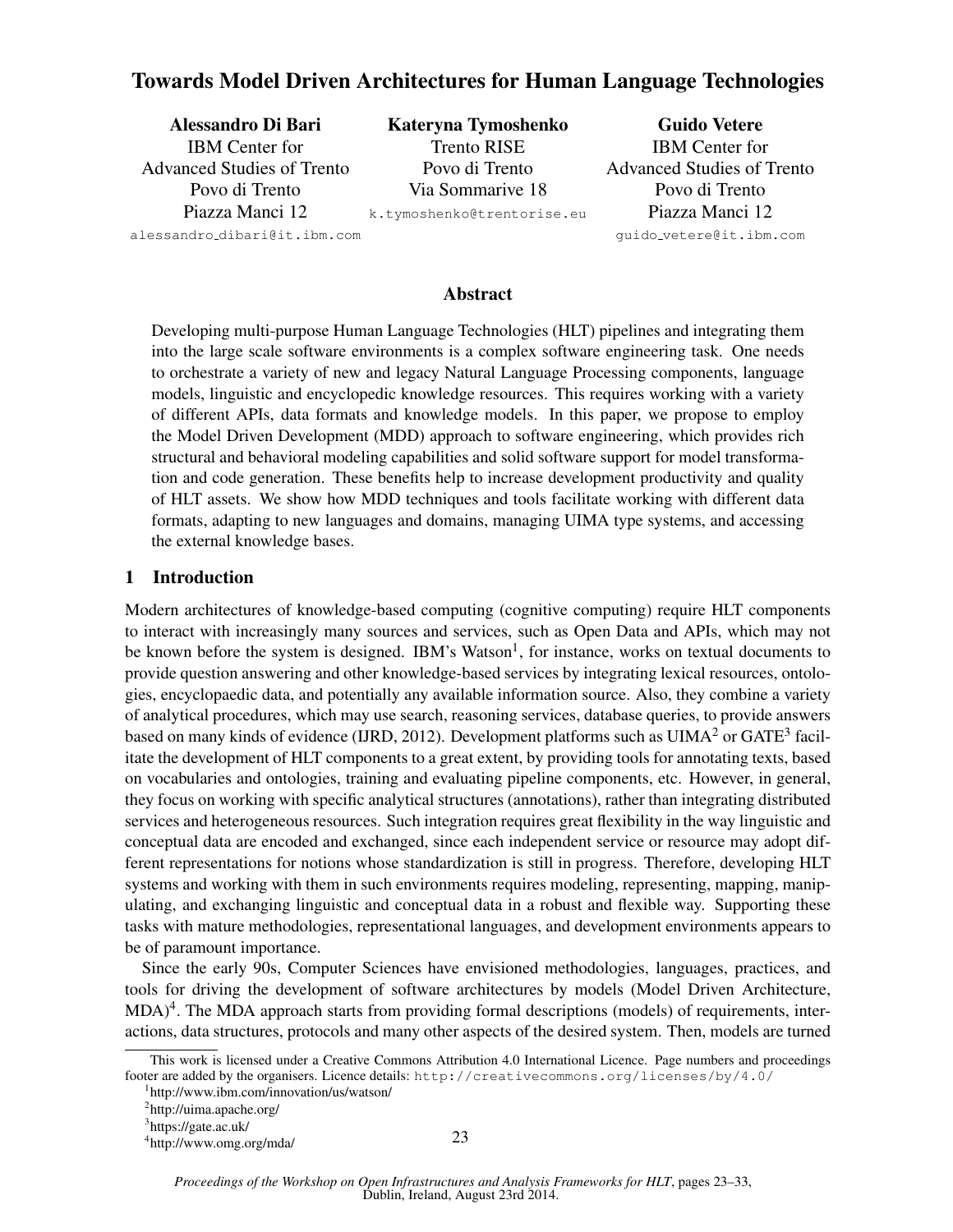into technical resources (e.g. schemes and software modules) by means of programmable transformation procedures. Model-to-model transformations, both at schema and instance level, are also supported, based on model correspondence rules (mappings) that can be programmed in a declarative way.

As part of the development of UIMA-based NLP components, easily pluggable in services ecosystems, we are working on an open, flexible and interoperable pipeline, based on MDA. We want our platform to be language agnostic and domain independent, to facilitate its use across projects and geographies. To achieve this, we adopted the Eclipse Modeling Framework<sup>5</sup> as modeling and developing platform, and we generate UIMA resources (Type System) as a Platform Specific Model, by means of a specific transformation. We started by designing models of all the required components, and analyzed the way to improve usability and facilitate interoperability by providing appropriate abstraction and layering.

In the present paper we provide the motivation of our architectural choices, we illustrate the basic features, and discuss relevant issues. Also, we provide some example of how MDA facilitates the design and the implementation of open and easily adaptable HLT functionalities.

#### 2 Model-driven Development and NLP

#### 2.1 Model-driven Development

Generally speaking, we talk about a "modeling" language when it is possible to visually represent (or model) objects under construction (such as services and objects) from both a structural and behavioral point of view. The most popular (software) modeling language is the Unified Modeling Language (UML)(Rumbaugh et al., 2005). One of the strengths of such language is that it allows clear and transparent communication among different stakeholders and roles such as developers, architects, analyst, project managers and testers.

Model Driven Development (MDD) is a software development approach aimed at improving quality and productivity by raising the level of abstraction of services and related objects under development. Given an application domain, we usually have a "business" model that allows for fast and highly expressive representation of specific domain objects. Based on business models, the MDD tooling provides facilities to generate a variety of platform specific "executable models"<sup>6</sup>

### 2.2 Model-driven Architecture

Model Driven Architecture (MDA)(Miller and Mukerji, 2003) is a development approach, strictly based on formal specifications of information structures and behaviors, and their semantics. MDA is promoted by the Object Management Group  $(OMG)^7$  based on several modeling standards such as: Unified Modeling Language (UML)<sup>8</sup>, Meta-Object Facility (MOF<sup>9</sup>), XML Metadata Interchange (XMI) and others. The aim is to provide complex software environments with a higher level of abstraction, so that the application (or service) can be completely designed independently from the underlying technological platform. To this end, MDA defines three macro modeling layers:

- **Computation Independent Model** (CIM) abstract from any possible (software) automation; usually business processes are represented at this layer
- Platform Independent Model (PIM) represents any software automation (that supports the CIM) but this representation is really independent from any technological constraint such as the running platform or related middleware, or any third party software. Usually, the skeleton or structure of such a model is automatically generated from the CIM but it is expected to be further expanded for

<sup>5</sup> http://www.eclipse.org/modeling/emf/

<sup>&</sup>lt;sup>6</sup>For a typical MDD approach, there are two different possible implementation strategies: the first one is to customize generic modeling languages (such as UML) by providing specific profiles (representing the business domain) for the language (UML is very generic and it offers several extensibility mechanisms such as profiles); the second one is a stronger approach that leads to what we call a DSL (Domain Specific Language), a fully specified, vertical language for a particular domain. Such a language is usually built in order to allow business experts to directly work on it, without the need of technological skills.

 $7$ http://omg.org/

<sup>8</sup>http://www.uml.org/

<sup>9</sup>http://www.omg.org/mof/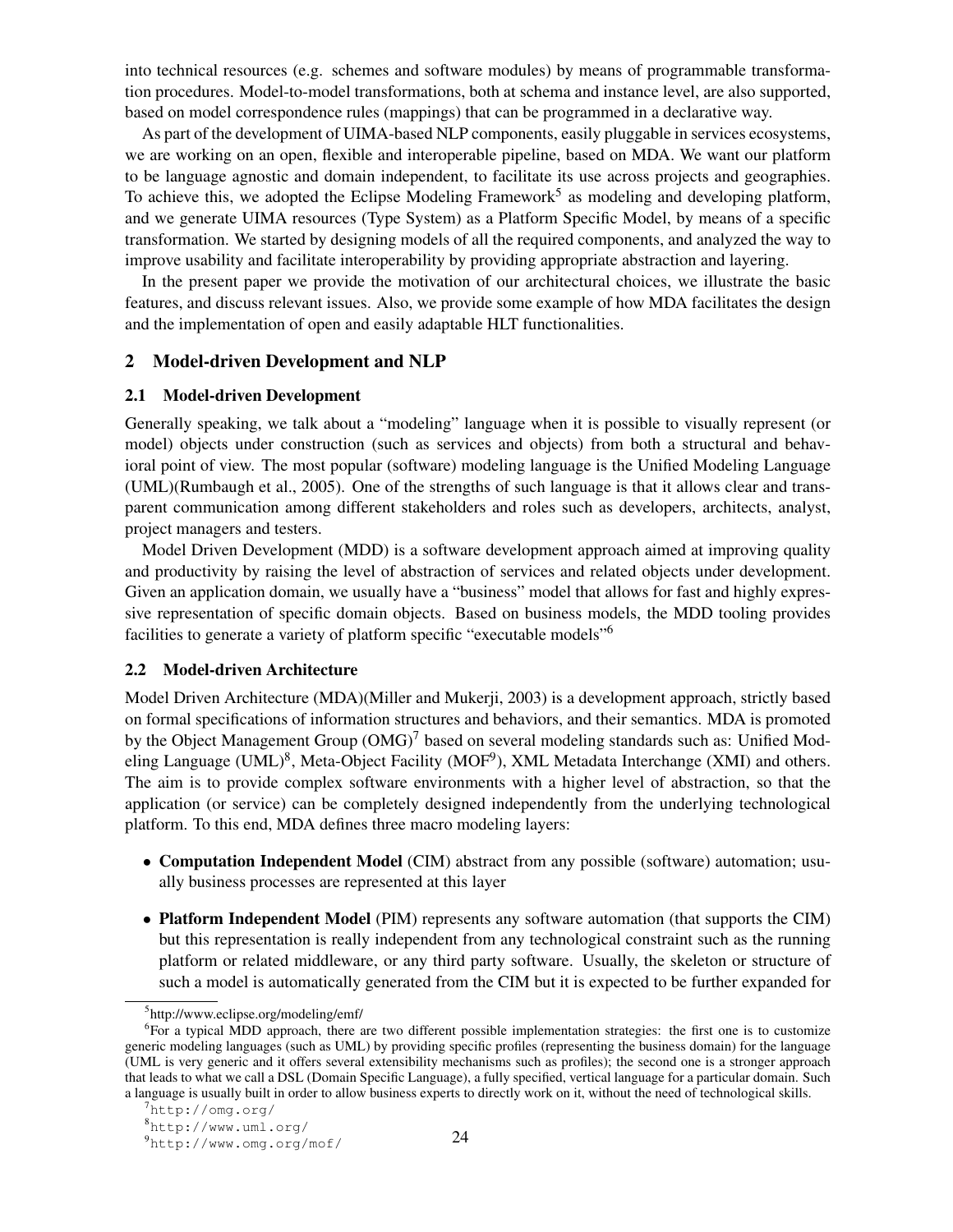a fully specification. PIM can be expressed in UML (Rumbaugh et al., 2005) or EMF<sup>10</sup> but also in any peculiar DSL (domain specific language).

• Platform Specific Model (PSM) can be completely generated from the PIM. Among other things, this requires PIM to be able to represent every aspect of the solution under development: both structural and behavioral parts have to be fully specified at this level.

# 2.3 Eclipse Modeling Framework (EMF)

We chose to adopt EMF as the underlying modeling framework and tooling for our model-driven approach. EMF is an Eclipse<sup>11</sup>-based modeling framework and code generation facility. Ecore is the core meta-model for EMF. Ecore represents the reference implementation of OMG's EMOF (Essential Meta-Object Facility). EMF is at the heart of several important tools and applications and it is often used to represent meta-models and their instances (models) management. Just as an example, UML open source implementation defines its meta-model in terms of EMF-Ecore. Applications or tools that use Ecore to represent their meta model can leverage the EMF tooling to accomplish several goals such as the code generation for model management, diagramming and editing of models, transformations visual development and so on.

# 2.4 Model-driven NLP

We considered the main features of the Model Driven approach as a powerful way to handle the complexity of modern HLT use cases (Di Bari et al., 2013). In adopting this approach, we chose UIMA<sup>12</sup> as a standardized and well supported tool to deploy our Platform Specific models.

With respect to the basic features of the UIMA platform, we wanted to enhance:

- The representation, visualization and management of complex linguistic and conceptual models
- The use of many kinds of data specifications
- The interaction with many kinds of platforms and services

Therefore, we decided to design a set of models in EMF, considering this as our PIM layer. From these models, we can generate PSM components to support a variety of tasks, including:

- A UIMA Type System for implementing NLP pipelines
- A set of data format transformations for working with linguistic corpora
- A set of basic interfaces to access linguistic and knowledge services
- A Business Object Model (BOM) to work with rule engines (business rules management systems)

# 3 Modeling NLP with EMF and UIMA

# 3.1 Working with data formats

In order to train our statistical parser based on OpenNLP<sup>13</sup> and UIMA, we had to adapt different corpora formats, (such as  $PENN<sup>14</sup>$  and CONLL<sup>15</sup>), because OpenNLP requests them for different analysis classes (such as named entity, part-of-speech, chunking, etc.). In fact, we had to transform available corpora from standard formats to OpenNLP specific ones. We represented standard formats with EMF (an Ecore model for each one) and we created specific transformations using Java Emitter Templates (JET)<sup>16</sup>, a

<sup>10</sup>http://www.eclipse.org/modeling/emf/

<sup>11</sup>http://eclipse.org/

<sup>12</sup>http://uima.apache.org/

<sup>13</sup>http://opennlp.apache.org/

<sup>14</sup>http://www.cis.upenn.edu/˜treebank/

<sup>15</sup>http://ilk.uvt.nl/conll/#dataformat

<sup>&</sup>lt;sup>16</sup>http://www.eclipse.org/modeling/m2t/?project=jet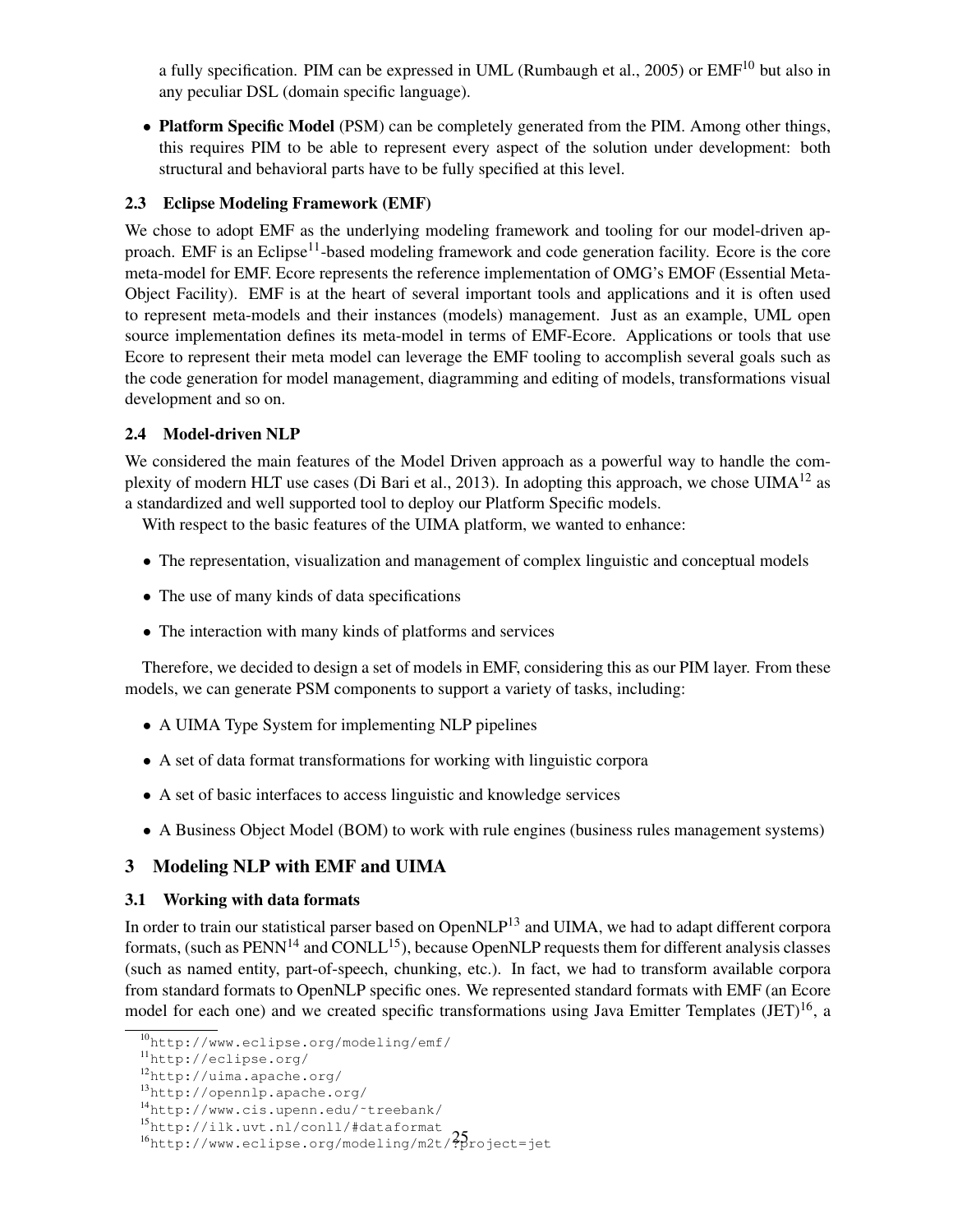framework for fast code generation based on EMF. This solution gives us a lot of flexibility: if the parser or corpora formats change, we just have to adapt EMF models and/or JET templates consistently. For a better understanding, we show here an example of the JET template used for transforming from CONLL to OpenNLP POSTag format:

```
<c:setVariable select="/contents" var="root"/>
<c:iterate select="$root/sentence" var="sentence">
    <c:iterate select="$sentence/token" var="token">
        <c:get select="$token/@FORM"/>_<c:get select="$token/@CPOSTAG"/>
   </c:iterate>
</c:iterate>
```
Having the simple CONLL Ecore model (in Figure 1) available, this template is the only artifact realizing the needed transformation. This template simply iterates over all sentences of a document (root), then over all tokens of a sentence and print out the form and its postag in the requested format. Other format conversions are done with the same technique. Notice that this tool allows to write (even complex) transformation without requiring programming skills, thus ensuring a greater maintainability and lowering the overall cost of the project.

| platform:/resource/com.ibm.nlp.tools.CONL.TrainingData.model/model/conll.ecore<br>$4 \oplus$ | platform:/resource/com.ibm.nlp.tools.data.model.base/<br>æ٦ |
|----------------------------------------------------------------------------------------------|-------------------------------------------------------------|
| <b>E</b> CONLLSchema                                                                         | <b>B</b> genericSchema                                      |
| △ 日 CONLL Token -> Token                                                                     | <b>日</b> Root                                               |
| (A) Token                                                                                    | 是 sentence : Sentence                                       |
| $\Box$ ID : EInt<br>$\triangleright$                                                         | <b>日 Sentence</b>                                           |
| $\triangleright$ $\ominus$ FORM : EString                                                    | 是 token: Token                                              |
| 무 LEMMA : EString<br>b.                                                                      | <b>日 Token</b>                                              |
| $\triangleright$ $\vdash$ CPOSTAG : EString                                                  |                                                             |
| $\Box$ POSTAG : EString<br>ь                                                                 |                                                             |
| EEATS: EString<br>ь                                                                          |                                                             |
| $\Box$ HEAD : EInt                                                                           |                                                             |
| DEPREL: EString<br>ь                                                                         |                                                             |
| $\Box$ PHEAD : EString                                                                       |                                                             |
| <b>PDEPREL: EString</b>                                                                      |                                                             |
|                                                                                              |                                                             |

Figure 1: A simple EMF model representing CONLL format

| ALL-TUT.penn 23 & eudir.conll<br>B I-CAB-evalita09-N                                     | $\overline{P_2}$   | $-1$<br>ALL-TUT.penn 23                             |
|------------------------------------------------------------------------------------------|--------------------|-----------------------------------------------------|
| Resource Set                                                                             |                    | $($ $(S)$<br>$\blacktriangle$                       |
| $4 \triangle$ Root                                                                       | ۰                  | п<br>(NP-SBJ-133 (ART~DE I1) (NOU~CS proprietario)) |
| $\triangleright \Leftrightarrow$ Sentence                                                |                    | (VP (VMA~RE ha)                                     |
| $\triangle$ $\triangle$ Sentence                                                         |                    | (NP (NOU~CS diritto))                               |
| a → Chunk TOP                                                                            |                    | (PP (PREP di)                                       |
| $\triangle$ $\triangle$ Chunk S                                                          |                    | (S                                                  |
|                                                                                          |                    | (VP                                                 |
| 4 → Chunk NP-SBJ                                                                         |                    | (VP (VMA~IN godere)                                 |
| ← PENN Token II                                                                          |                    | $(PP (-NONE- * -1533))$                             |
| ← PENN Token proprietario                                                                |                    | (PRN                                                |
| $\mu \, \triangleleft \,$ Chunk VP                                                       |                    | $(-LRB - -LRB-)$                                    |
| ← PENN Token ha                                                                          |                    | (NP (NUMR 1))                                       |
| $\triangle$ $\triangle$ Chunk NP                                                         |                    | $(-RRB - -RRB-))$                                   |
| ← PENN Token diritto                                                                     |                    | (CONJ e)                                            |
| 4 → Chunk PP                                                                             |                    | (S)                                                 |
| ← PENN Token di                                                                          |                    | (VP (VMA~IN disporre)                               |
| $\triangleq$ $\triangleq$ Chunk S                                                        |                    | (PRN)                                               |
| a → Chunk VP                                                                             |                    | $(-LRB - -LRB-)$                                    |
| 4 → Chunk VP                                                                             |                    | (NP (NUMR 2))                                       |
| ← PENN Token godere                                                                      |                    | $(-RRB - -RRB-))$                                   |
| $\triangle$ $\triangle$ Chunk PP                                                         |                    | (PP-1533 (PREP delle)                               |
| ← PENN Token *-1533                                                                      |                    | (NP (ART~DE delle) (NOU~CP cos                      |
| ⊳ < Chunk PRN                                                                            |                    | (PP (PREP in)                                       |
| ← PENN Token e                                                                           |                    | (NP)                                                |
| $a \triangleleft$ Chunk S                                                                |                    | (NP (NOU~CS modo))                                  |
|                                                                                          |                    | (ADJP)                                              |
| 4 → Chunk VP                                                                             |                    | (ADJP (ADJ~QU pieno)                                |
| ← PENN Token disporre                                                                    |                    | (PRN                                                |
| $\triangleright$ $\blacklozenge$ Chunk PRN                                               |                    | $(-LRB - -LRB - )$                                  |
| $\triangleright \Leftrightarrow$ Chunk PP-1533                                           |                    | (NP (NUMR 3))                                       |
| $\triangleright$ $\triangle$ Chunk PP                                                    |                    | $(-RRB - -RRB - )$                                  |
| ← PENN Token,                                                                            |                    | (CONJ ed)                                           |
| $\triangleright \Leftrightarrow$ Chunk PP                                                |                    | (ADJP (ADJ~QU esclu                                 |
| ⊳ $\Phi$ Chunk NP-SBJ                                                                    |                    | (PRN                                                |
| a < Chunk NP-SBJ                                                                         |                    | $(-LRB - -LRB)$                                     |
| ← PENN Token *-133                                                                       |                    | (NP (NUMR 4                                         |
| Channels DDAL                                                                            |                    | $(-RRB - -RRB -$                                    |
| Selection Parent List Tree Table Tree with Columns<br>$\leftarrow$<br>m.<br>$\mathbb{R}$ |                    |                                                     |
| Tasks Properties 23                                                                      |                    |                                                     |
| Property                                                                                 | Value              |                                                     |
| <b>FORM</b>                                                                              | <b>IE</b> disporre |                                                     |
| <b>POSTAG</b>                                                                            | <b>EE VMA~IN</b>   |                                                     |
|                                                                                          |                    |                                                     |

Figure 2: A sentence represented in PENN format (EMF editor on the left)

Further, as we can notice from the Figure 2, EMF provides very powerful MDD capabilities also from the modeling instantiation and editing point of view. Notice that these are two view of the very same resource (a PENN file). This is done by "teaching" the EMF framework how to parse the underlying persisted data, by providing an implementation (that can be done manually or using some parser generation tool in its turn) through a specific EMF extension point. From that point on, the framework will always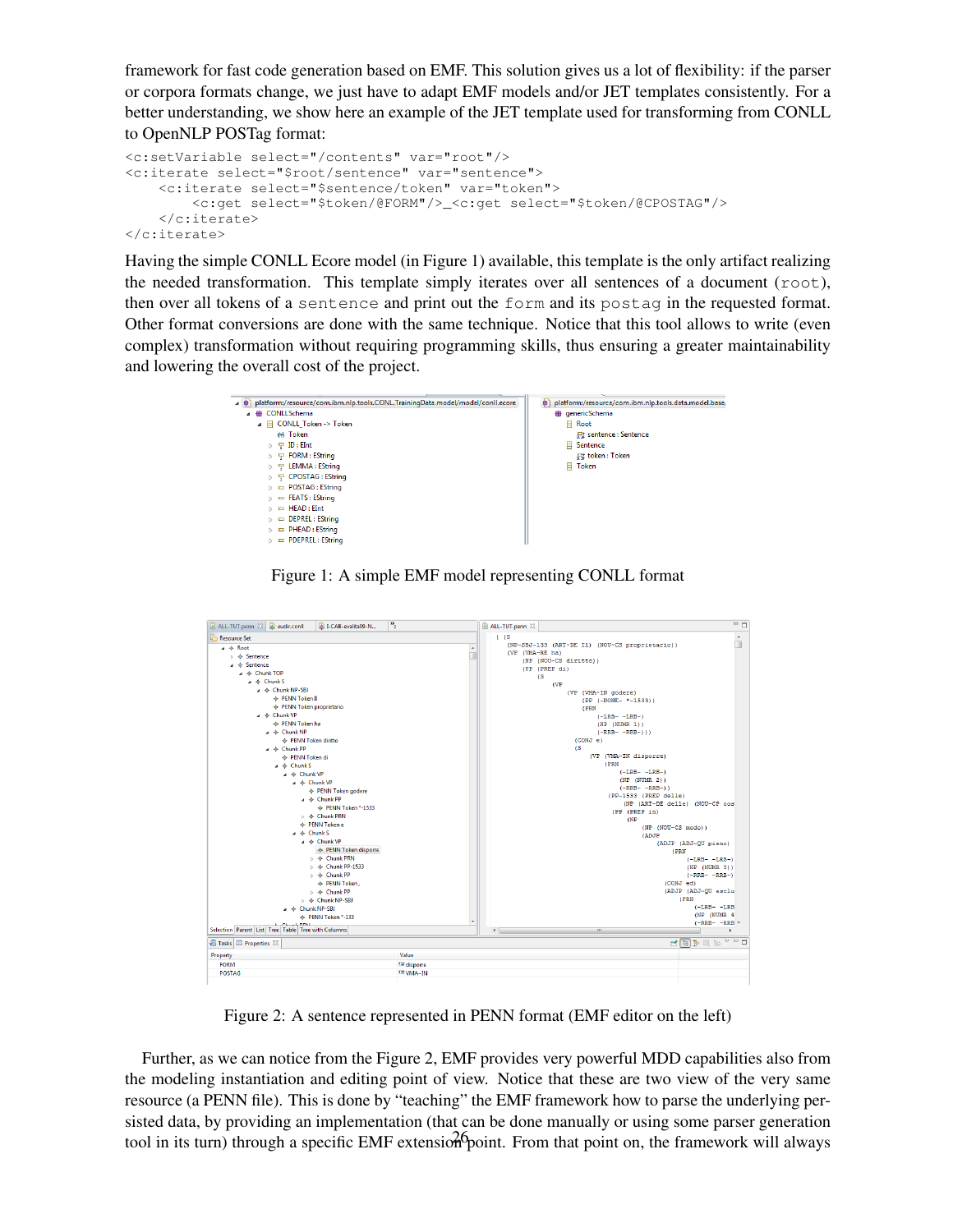be able to open and manage PENN resources as instances (with all semantic constraints and validation available) of the PENN Ecore model. Furthermore, the editor and all the specific model management tooling are automatically generated by the EMF platform. This way, all instance management (and editing) tasks are transferred to the EMF framework, which reduces costs and helps developers focusing on NLP tasks.

# 3.2 Managing the UIMA Type System

In order to manage a (complex enough) UIMA Type System, we fully leveraged the EMF/UIMA interoperability provided by the UIMA framework. UIMA already provides simple transformations from EMF to a UIMA type system and viceversa; furthermore, UIMA provides the XMI serialization so that an instance of a type system can be read as an instance of the corresponding EMF model. However, we had to modify the transformation from EMF to UIMA (type system) in order to reach our "model driven" goals and also to handle several dependent, but separated EMF modules. Specifically, our model is organized around the following modules (packages):

- Text. A model of linguistic occurrences in their context, which are given to the parser (token, sentences, named entities, parse) and get annotated by the underlying document analysis framework (e.g. UIMA).
- Linguistics A model that abstracts the linguistic apparatus, including categories, morphological and syntactic features, and relationships. This is the key for the multilinguality we walk through in the next section. We can see a fragment of this model in Figure 3
- Ontology An abstract representation of any entity and concept, along with a uniform interface to a variety of existing knowledge bases
- Mapping A model that allows bridging any tag-set, also explained in next section.



Figure 3: A fragment of the Linguistic model

# 3.3 Adapting to new languages and domains

Given this basis, we can now illustrate how we are able to incorporate new linguistic resources (such as vocabularies, ontologies, training corpora with different formats, tag-sets, etc) obtaining UIMA-based pipeline components. Given an (untrained) statistical library for parsing (such as OpenNLP or others) and a new natural language to represent, we do the following:

1. Analyze the format requested for the training corpora by the NLP parsing library versus the available training data for the new language. Most likely the training data will be in some standard format (e.g. CONLL, PENN, IOB) that is already represented by a suitable Ecore (EMF) model. If not yet present, we have to write a transformation (usually a simple JET template) from the standard to the specific one requested by the parser. 27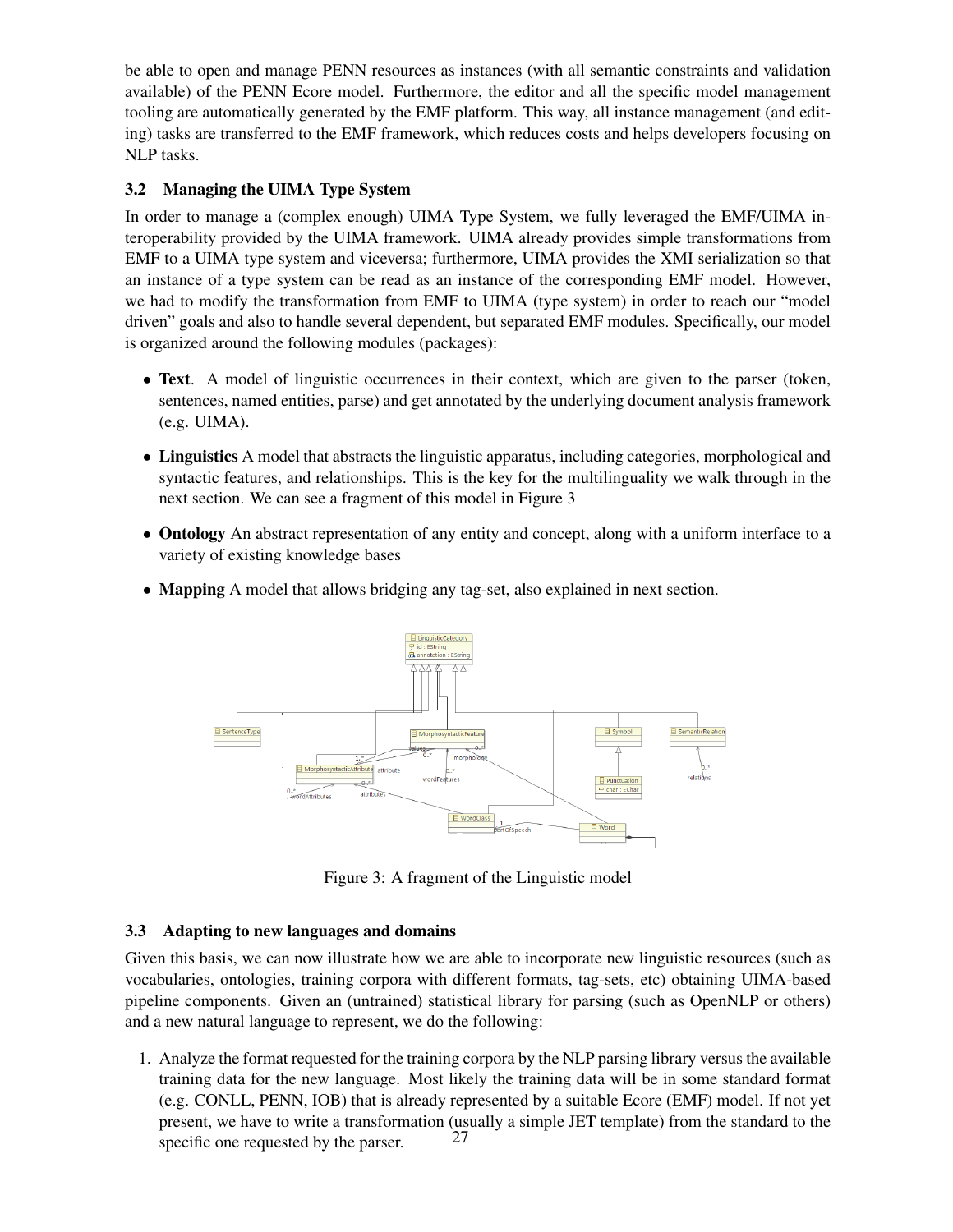- 2. Train the parser for the specific language and tag-set.
- 3. Given the linguistic knowledge for the new language, and the task at hand, we adopt/modify/extend a suitable Linguistics model. If needed, we generate the UIMA Type System portion corresponding to the requested features. $17$
- 4. In case of a new business domain also, we adopt/modify/extend the ontology. If needed, we wrap business knowledge bases where the ontology is instantiated.<sup>18</sup>
- 5. Given the tag-set in use, we represent the mapping with the linguistic model, by instantiating a suitable Mapping model. At run-time, the (UIMA-based) parser asks (the mapping manager) to get a Linguistic Category (see Figure 4) of a given tag (the key feature in the Mapping model).

Given the workflow above, we can figure out how the Linguistics and Mapping model are playing a key role for achieving a multi-language solution. Just as an example, for the Italian language, the Linguistics model defines 55 Word Classes (part of speech), 6 morpho-syntactic attributes composed by 22 morpho-syntactic features and 27 syntactic dependencies. The mapping model for the EVALITA<sup>19</sup> tagset, contains 115 mapping elements.



Figure 4: A fragment of the mapping between tag-set and the Linguistic model

We can now prove how the specific language knowledge has been encapsulated in the suitable model so that for example, the code that manages the parser results and creates UIMA annotations does not change for a new language. Correspondingly, no programming skills are needed to represent this linguistic knowledge.

# 3.4 Benefits for NLP development

To show the benefits of our approach, we summarize here the following remarks:

- Whereas we consider UIMA the reference framework for document management and annotation, we also leveraged the features of a mature and stable modeling framework such as EMF. For instance, we could exploit diagramming, model and instance management and code generation. In sum, we saved significant development time by means of higher level of abstraction that allowed us to easily create transformations, create mapping models, smoothly use different format for the same data and so on.
- Having an additional level of abstraction can lead in thinking there is an additional cost; however, as stated above, this is not the case for transforming from EMF to UIMA. The only, real additional cost is represented by the effort of developing transformations. Nevertheless, this is quickly absorbed as soon as the transformation is re-used. In our case, just for data conversions, we re-used the same

 $17$ Steps 2, 3, 4 are done through our Eclipse-based tooling.

<sup>&</sup>lt;sup>18</sup>The benefit of abstracting semantic information from the Type System has been illustrated in (Verspoor et al., 2009)<br><sup>19</sup>bt t p : //www.evalita.it/ 28

<sup>19</sup>http://www.evalita.it/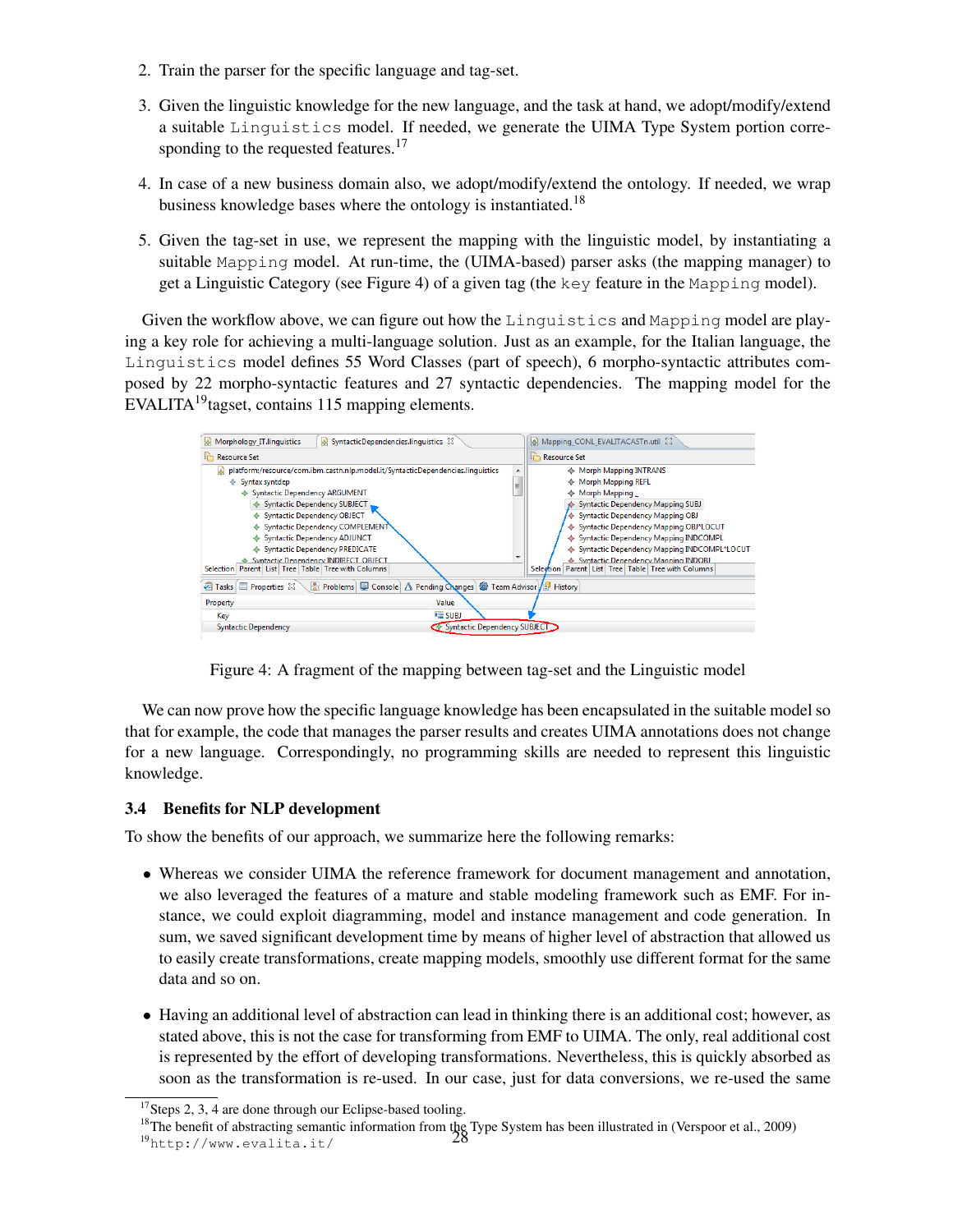EMF models (and their underlying data parsing capabilities we implemented) several times. Each time we wanted to change a parser library, or new corpora were available, we reused the same EMF models and techniques.

• The abstraction introduced by the Linguistic model, allowed us to create a languageindependent parsing software layer. Furthermore, the same model was leveraged in order to allow interoperability between different parsers that were using different tagsets.

### 4 Using an External Knowledge Base

State-of-the-art NLP algorithms frequently employ semantic knowledge about entities or concepts, mentioned in the text being processed. This kind of knowledge is typically extracted from the external lexicons and knowledge bases  $(KB)^{20}$ , e.g. WordNet (Fellbaum, 1998) or Wikipedia<sup>21</sup>. Therefore, in our NLP stack, we have to model extraction, usage and representation of semantic knowledge from the external KBs each of which might have different structure and access protocols. Moreover, we may need to plug new KBs into our software environment, with the least effort. Finally, in complex services ecosystems, we might also need to use the KB outside of the NLP system, e.g. in a remote reasoning system, and we should be able to reuse the same model for these purposes.

MDD allows us to define the a single ontology/knowledge base (KB) abstraction, i.e. KB PIM, based on the high-level requirements of our software system, regardless of the actual implementation details of the KBs to be used. In contrast to UIMA type systems, which are limited to type hierarchies and type feature structures with the respective getters and setters, MDD allows to specify also functionalities, i.e. methods, such as querying and updating the KB. Figure 5 demonstrates a diagram of a KB abstraction that we employ in the Ontology module. In this abstraction *KnowledgeBase* is a collection of *Individuals* and *Concepts*, *Relationships* and *Roles*, which all are subclasses of the *Entity* abstraction. The figure contains also the visualizations of some components from the Text module, which show how we model annotating text with references to the KB elements. For this purpose we have a special kind of *TextUnit* called *EntityToken* used to encode the fact that a certain span in a text denotes a specific *Entity*. Note that this is a high-level abstract schema without any platform-related details. This KB PIM may be invoked in the various parts of the full system PIM model, not necessarily within the NLP stack. We can use this schema to generate different PSMs depending on our needs.

One of the core benefits of MDD are the transformations. After we have defined our high-level KB PIM conceptual model we may define a set of transformations which will convert it to the PSM models, which contain the implementation details of the conceptual model within a specific platform. For example, it can be Jena TDB<sup>22</sup>, a framework for storing and managing structured knowledge models, or a SQL relational database. PIM-to-PSM transformations can be defined programmatically, by means of special tools such as IBM Rational Software Architect<sup>23</sup>, or by means of a specific modeling language, e.g. *ATL Transformation Language* (Jouault et al., 2006). Finally, we can use a number of tools for code generation from the PSM model, thus facilitating and speeding up the software development process.

Depending on the task, our Ontology PIM may be instantiated both as an UIMA PSM or as a PSM for another platform. More specifically, we have the following scenarios for the KB usage.

Within NLP stack. This may be required, for example, if some annotators in the NLP UIMA pipeline, such as a relation extractor or a coreference resolver, require knowledge about types of the individuals (entities) mentioned in a text. In such case, in order to annotate the text with information about individuals and their classes from an external KB we can transform the PIM model to a UIMA Type System (TS). We define a transformation which converts *TextUnit* to a subclass of *UIMA Annotation*<sup>24</sup>, and the *Entity* element in Ontology to a direct subclass of *UIMA TOP*25. Therefore, for example, within our model

 $20$  Here we use the term "knowledge base" to refer to any external resource containing structured semantic knowledge

<sup>21</sup>http://en.wikipedia.org/

<sup>22</sup>http://jena.apache.org/documentation/tdb/index.html

<sup>23</sup>http://www-03.ibm.com/software/products/en/ratisoftarch

<sup>24</sup>https://uima.apache.org/d/uimaj-2.6.0/apidocs/org/apache/uima/jcas/tcas/

Annotation.html

 $^{25}$ https://uima.apache.org/d/uimaj-2.6. $\partial$ /apidocs/org/apache/uima/jcas/cas/TOP.html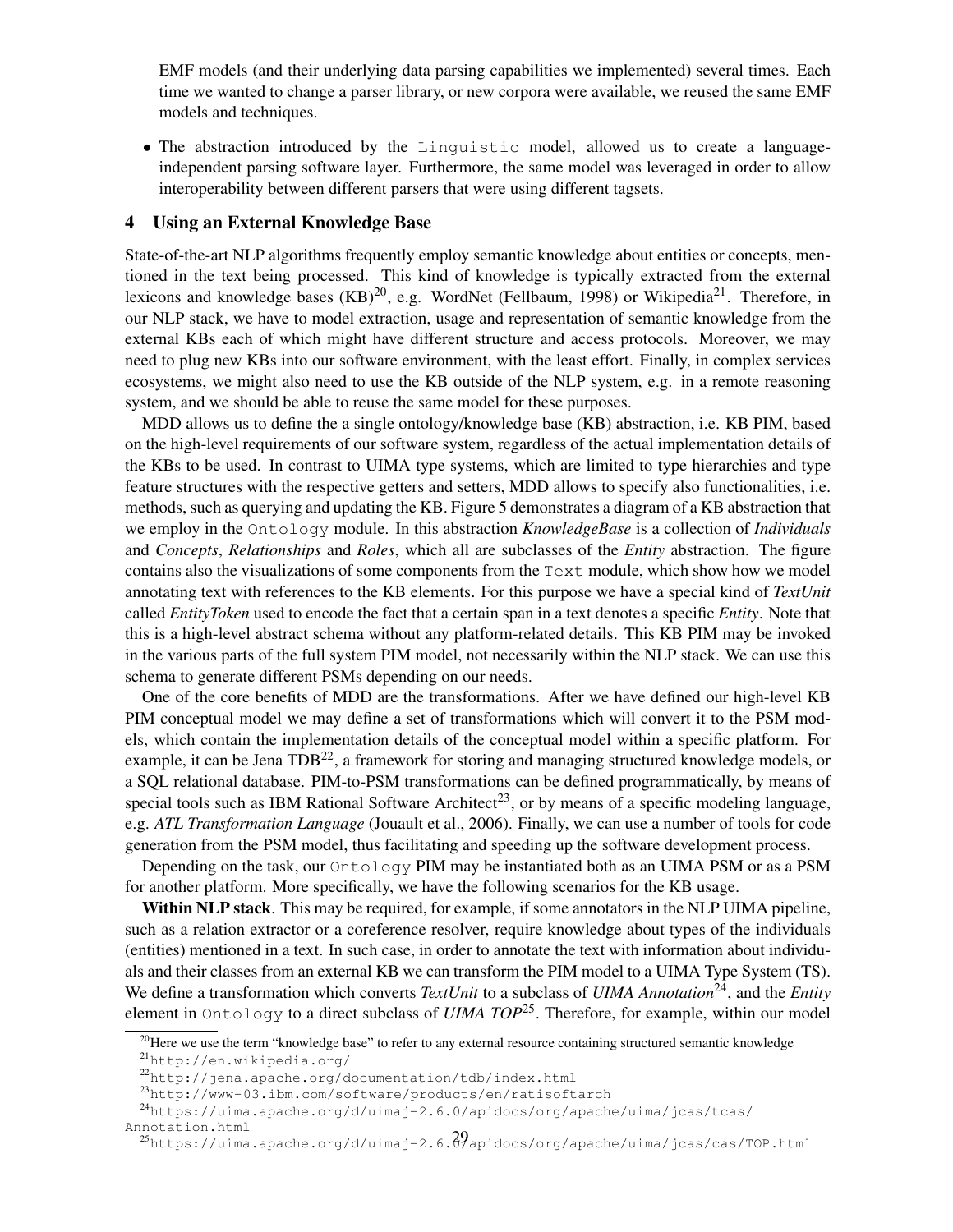

Figure 5: Fragments of the Ontology and Text models

illustrated in Figure 5, *Individual* abstraction, which is a subclass of *Entity*, becomes a subclass of *UIMA TOP*. The *EntityToken* annotations from Text are converted to a subclass of *UIMA Annotation* and are used to mark the spans of the *Individual*'s mentions in a text. In the original PIM model *EntityTokens* have property *references* which is a collection of pointers to the respective entities. In UIMA PSM this property is converted to a UIMA TS feature.

*KnowledgeBase* is an abstraction for an external KB resource to be plugged into the UIMA NLP stack. UIMA contains a mechanism for plugging in external resources<sup>26</sup> such as KBs. Each resource is defined by its name, location and a name of the class which implements handling this resource. MDA and PIMto-PSM transformations can simplify modeling the resource implementations for different platforms, and EMF tools can further help with automatic code generation. We can define a transformation which would convert platform independent *KnowledgeBase* model elements to a platform-specific models, for instance a class diagram for implementing a *KnowledgeBase* within Jena TDB platform. Then we can use code generation tools for further facilitation of software development.

Within a reasoning component of a QA system. We may need to use both the output of the NLP stack and information stored in a KB within some reasoning platform. For instance, this could be needed within a Question Answering system which provides an answer to the input question based on both text evidence coming from the UIMA pipeline, e.g. syntactic parse information, and a KB. In this case, the PIM representations of linguistic annotations (Text and Linguistics packages) and KB knowledge (Ontology package) may be instantiated as PSMs relative to the specific reasoning (rule- or statisticbased) framework. UIMA annotations previously obtained within the UIMA can be converted to the format required by the reasoning framework by means of model-to-model transformations.

### 5 Related Work

In the recent years, a number of approaches to modeling annotations and language in NLP software systems and increasing interoperability of distinct NLP components have been proposed (Hellmann et al., 2013; Ide and Romary, 2006; McCrae et al., 2011).

The most widely-accepted solutions for assembling NLP pipelines are UIMA and the GATE (Cunningham et al., 2011) frameworks. They both use annotation models based on referential and feature structures and allow to define custom language models called *UIMA type system (TS)* or *GATE annotation schema* in an XML descriptor file. There are ongoing efforts to develop all-purpose UIMA-based

<sup>26</sup>http://uima.apache.org/downloads/releaseDocs/2.1.0-incubating/docs/html/ tutorials\_and\_users\_guides/tutorials\_and\_users\_guides.html#ugr.tug.aae.accessing\_ 30external\_resource\_files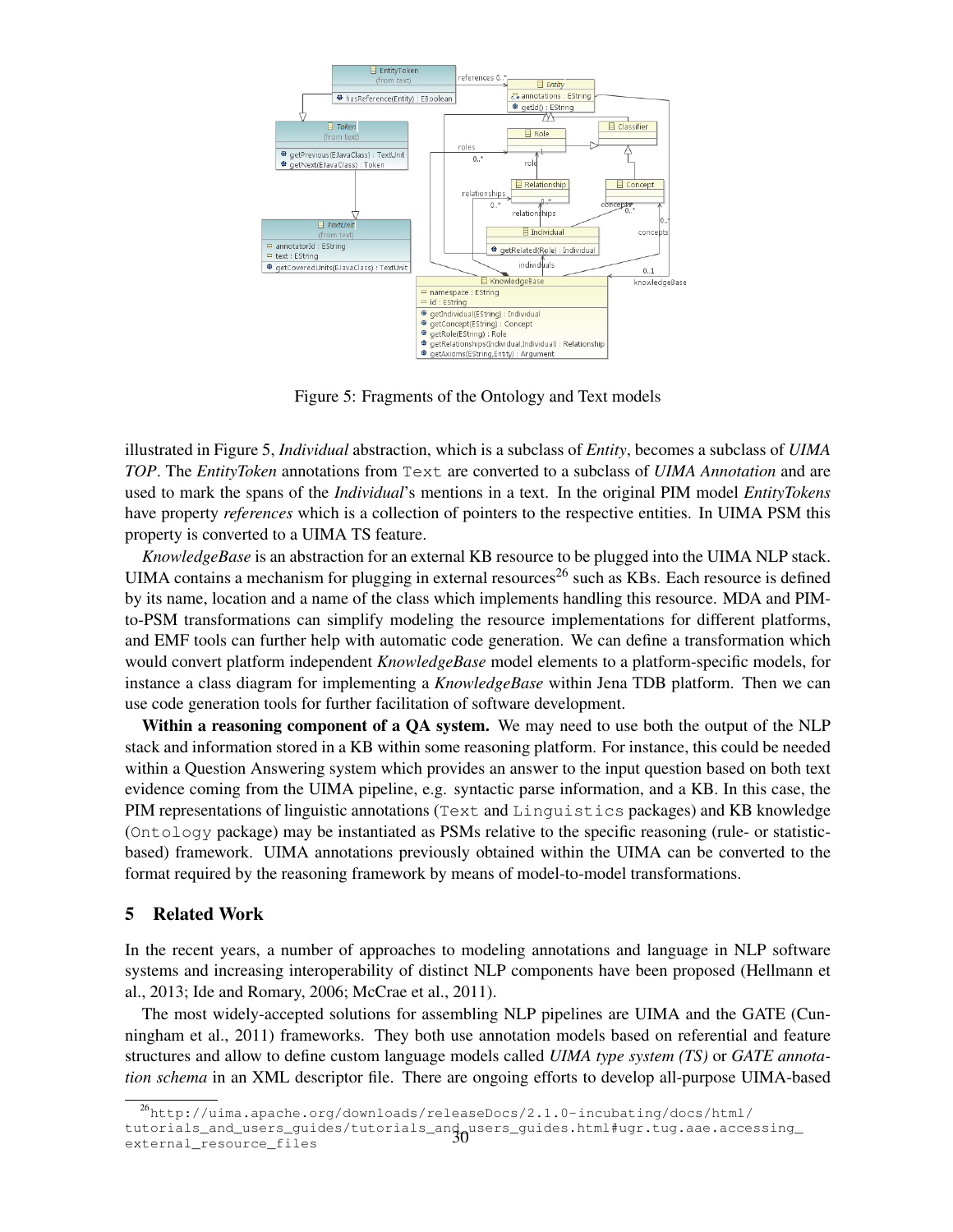NLP toolkits, such as DKPro<sup>27</sup> or ClearTK (Ogren et al., 2009), with TSs describing a variety of linguistic phenomena. UIMA is accompanied with a UIMAfit toolkit (Ogren and Bethard, 2009), which contains a set of utilities that facilitate construction and testing of UIMA pipelines. The two frameworks are compatible, and GATE provides means to integrate GATE with UIMA and vice versa by using XML mapping files to reconcile the annotation schemes and software wrappers to integrate the components<sup>28</sup>. From the MDA perspective, UIMA and GATE type/annotation systems are platform specific models. Defining a language model as a platform independent EMF model results in greater expressivity. For example, in UIMA TS one can model only type class hierarchy and type features, while in EMF model we can also encode the types behavior, i.e. their methods. Moreover, MDA allows to model the usage of the annotation produced by an NLP pipeline within a larger system. For instance, this could be a question answering system which uses both information extracted from text (e.g. question parse) and information extracted from a knowledge base (e.g. query results) and provides tools to facilitate the code generation.

Certain effort has been made on reconciling the different annotation formats. For example, Ide et al. (2003) and Ide and Suderman (2007) proposed Linguistic Annotation Framework (LAF), a graph-based annotation model, and its extension, Graph Annotation Format (GrAF), an XML serialization of LAF, for representing various corpora annotations. It can be used as a pivot format to run the transformations between different annotation models that adhere to the *abstract data model*. The latter contains *referential structures* for associating annotations with the original data and uses feature structure graphs to describe the annotations. Ide and Suderman (2009) show how one may perform GrAF-UIMA-GrAF and GrAF-GATE-GrAF transformations and provide the corresponding software. However, in GrAF representation feature values are strings, and additionally, it is not possible to derive information about annotations types hierarchy from the GrAF file only, therefore, the resulting UIMA TS would be shallow and with all feature values types being string, unless additional information is provided (Ide and Suderman, 2009). At the same time, MDD tools like EMF provide a both a modeling language with high expressiveness and solid support to any transformation. We show how MDD facilitates conversion between different formats in Section 3.1. Additionaly, MDD tools like EMF have a solid sofware support for complex model visualization, this helps to facilitate understanding and managing large models.

After the emergence of the Semantic Web, RDF/OWL formalisms have been used to describe language and annotation models (Hellmann et al., 2013; McCrae et al., 2011; Liu et al., 2012). For instance, NLP Interchange Format, NIF, (Hellmann et al., 2013) is intended to allow various NLP tools to interact on web in a decentralized manner. Its annotation model, *NIF Core Ontology*, encoded in OWL, provides means to describe strings, documents, spans, and their relations. Choice of a language model depends on the developers of the NLP tools, however, they are recommended to reuse existing ontologies, e.g. Ontologies of Linguistic Annotations (OLiA) (Chiarcos, 2012). Another effort, Lemon (McCrae et al., 2011), is a common RDF meta-model for describing lexicons for ontologies and linking them with ontologies. Its core element is a lexical entry which has a number of properties, e.g. semantic roles or morpho-syntactic properties. There has also been research on converting UIMA type systems to the OWL format (Liu et al., 2012). OWL is highly expressive, and a number of tools exists for reasoning upon OWL/RDF models or visualizing them, e.g. Protégé<sup>29</sup>, or for aligning them (Volz et al., 2009). Expressiveness of UML, which is typically used to encode the PIM models in MDD, is comparable to that of the ontology description languages (Guizzardi et al., 2004), and it may be reasoned upon (Calvanese et al., 2005). However, differently from the OWL models, there is a number of software solutions which are able to generate code on top of UML representations. Therefore, when using MDD we benefit both from the high expressiveness of the modeling language and the solid software engineering support provided by the MDD tools.

<sup>27</sup>http://www.ukp.tu-darmstadt.de/software/dkpro-core/

 $^{28}$ http://gate.ac.uk/sale/tao/splitch21.html<br> $^{29}$ http://protege.stanford.edu/

<sup>29</sup>http://protege.stanford.edu/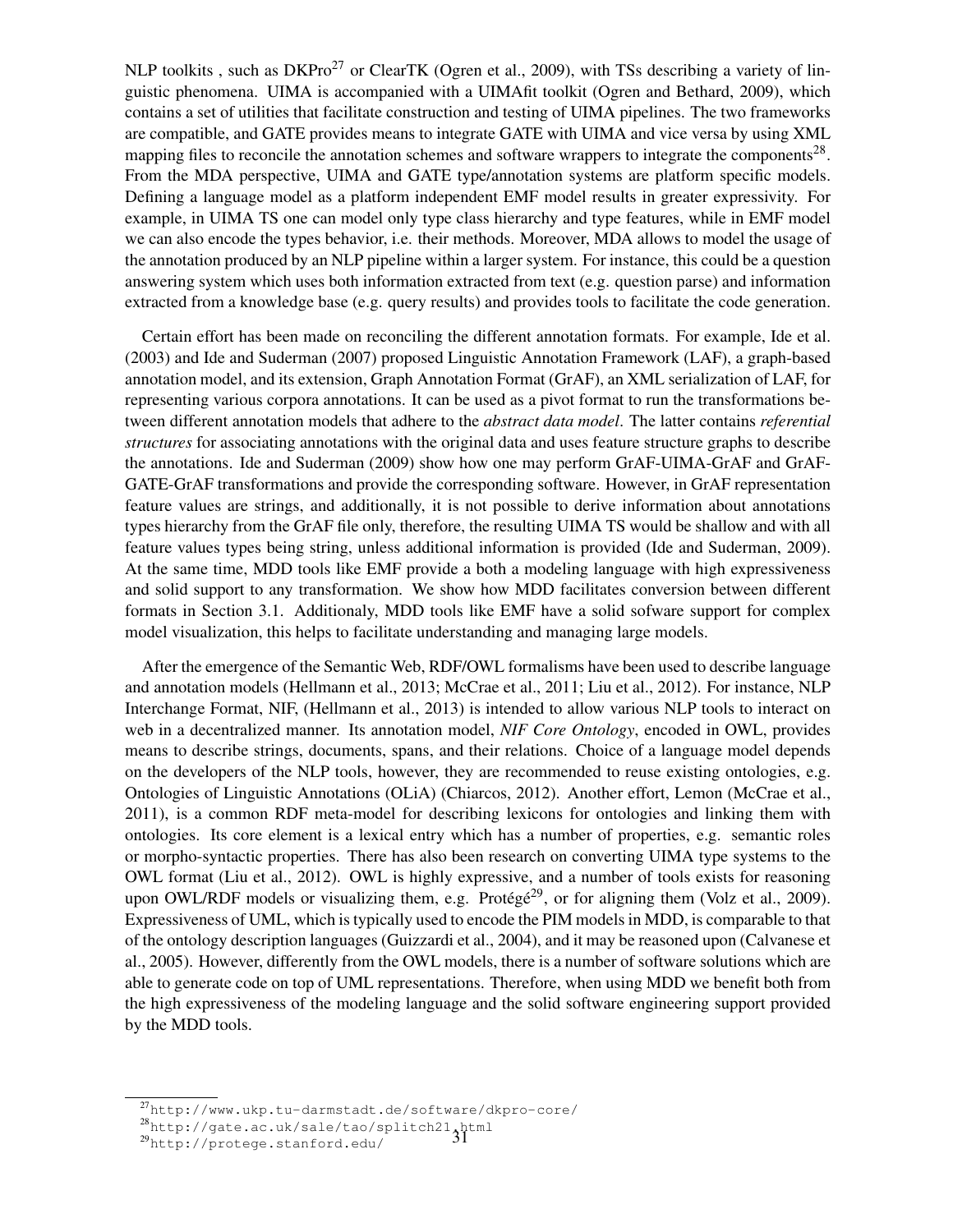# 6 Conclusion

Model Driven Development and Architecture is a successful paradigm for tackling the complexity of modern software infrastructures, well supported by tools and standards. We have discussed how the basic principles behind MDD/A are relevant for Human Language Technologies, when approaching the coming era of high-level cognitive functionalities delivered by interconnected software services, and grounded on open data. Model-to-model transformations, supported by specific tools, offer the possibility to rapidly integrate different platforms, and to work with many kinds of data representations. To get the best of this approach, it is important to carefully analyze the layering and interconnections of different models, and to provide them with a suitable design. In our work, we are learning the benefit of modeling aspects such as morpho-syntax and semantics separately, to foster adaptability across languages and domains. A complete and principled analysis of such general design is yet to come. Here we have presented some preliminary result of our experiences, and shared what we achieved so far.

# Acknowledgements

This research is partially supported by the EU FP7 / Marie Curie Industry-Academia Partnerships and Pathways schema / PEOPLE Work Programme (Grant agreement no.: 286348, K-Drive project) and by the IBM Center for Advanced Studies of Trento, Italy.

# References

- D. Calvanese, G. De Giacomo, D. Lembo, M. Lenzerini, and R. Rosati. 2005. DL-Lite: Tractable description logics for ontologies. In *AAAI*, pages 602–607.
- C. Chiarcos. 2012. Ontologies of linguistic annotation: Survey and perspectives. In *LREC*, pages 303–310.
- H. Cunningham, D. Maynard, K. Bontcheva, V. Tablan, N. Aswani, I. Roberts, G. Gorrell, A. Funk, A. Roberts, D. Damljanovic, T. Heitz, M. A. Greenwood, H. Saggion, J. Petrak, Y. Li, and W. Peters. 2011. *Text Processing with GATE (Version 6)*. University of Sheffield Department of Computer Science.
- A. Di Bari, A. Faraotti, C. Gambardella, and G. Vetere. 2013. A Model-driven approach to NLP programming with UIMA. In *3rd Workshop on Unstructured Information Management Architecture*, pages 2–9.
- C. Fellbaum. 1998. *WordNet: An electronic lexical database*. The MIT press.
- G. Guizzardi, G. Wagner, and H. Herre. 2004. On the foundations of uml as an ontology representation language. In E. Motta, N. Shadbolt, A. Stutt, and N. Gibbins, editors, *EKAW*, volume 3257 of *Lecture Notes in Computer Science*, pages 47–62. Springer.
- S. Hellmann, J. Lehmann, S. Auer, and M. Brümmer. 2013. Integrating NLP using Linked Data. In *ISWC*.
- N. Ide and L. Romary. 2006. Representing linguistic corpora and their annotations. In *LREC*.
- N. Ide and K. Suderman. 2007. GrAF: A graph-based format for linguistic annotations. In *Proceedings of the Linguistic Annotation Workshop*, pages 1–8. Association for Computational Linguistics.
- N. Ide and K. Suderman. 2009. Bridging the gaps: interoperability for GrAF, GATE, and UIMA. In *Third Linguistic Annotation Workshop*, pages 27–34. Association for Computational Linguistics.
- N. Ide, L. Romary, and E. de la Clergerie. 2003. International standard for a linguistic annotation framework. In *HLT-NAACL workshop on Software engineering and architecture of language technology systems*, pages 25–30. Association for Computational Linguistics.
- IJRD. 2012. This is Watson [Special issue]. *IBM Journal of Research and Development, editor Clifford A. Pickover*, 56(3.4).
- F. Jouault, F. Allilaire, J. Bezivin, I. Kurtev, and P. Valduriez. 2006. ATL: a QVT-like transformation language. In ´ *Companion to the 21st ACM SIGPLAN symposium on Object-oriented programming systems, languages, and* 32*applications*, pages 719–720. ACM.